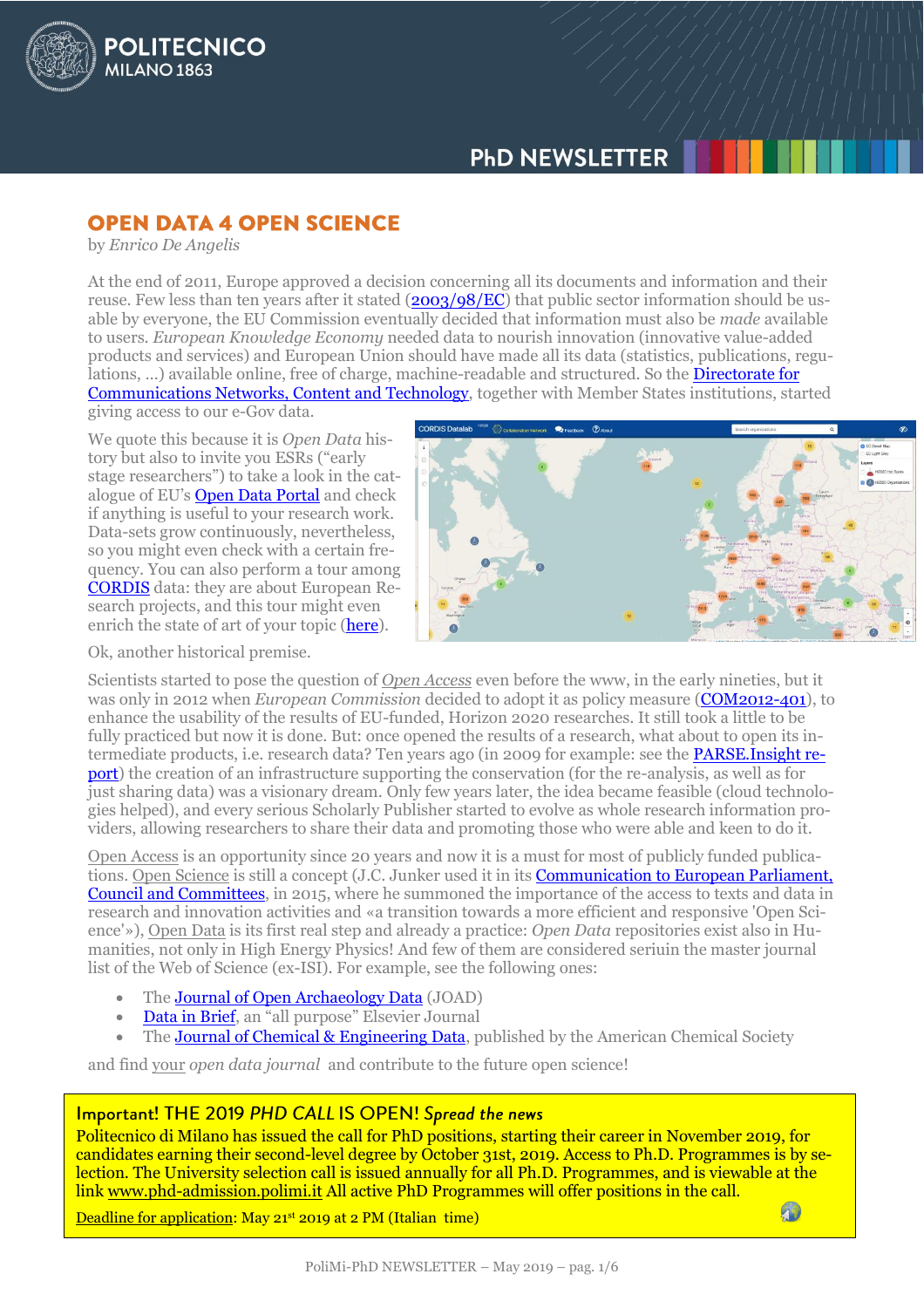# **CALLS AND EVENTS**



## 2019 CONFERRAL OF DOCTORAL DEGREES

Every year, the PhD School confer Doctoral Degrees in an official Diploma Ceremony, during which few invited speakers, among which some ex-PhD Candidates report their post-doctoral experience. Keynote Speaker: Professor Effy Vayena, head of the Bioethics Lab at ETH Zurich.

 $\mathcal{P}$ 

 $\mathbf{L}$ 

 $-10$ 

 $\mathcal{P}$ 

Friday, May 24th, 9 am, Bovisa Campus, Via Lambruschini, Building BL28 Aula Magna Carassa e Dadda



### **RESIDENCES FOR "FAR FROM HOME" PHD CANDIDATES**

Politecnico di Milano offers to the best-ranked winners of the next PhD call 40 single rooms places, in the following (new: 2018) Residences, in Milano:

- *Pareto Residence* (via Maggianico).
- *Einstein Residence* (via Einstein)

The 40 best ranked "far from home" winners will be allowed to live in a new residence pay a discounted price (250  $\epsilon$ /month). Further information can be found [here.](http://www.residenze.polimi.it/) See [here](http://www.phd-admission.polimi.it/) for the call and the application procedures.

Deadline: May 21st 2019 at 2 PM (Italian time)



## PHD OPPORTUNITIES AT THE CAREER DAY

The PhD School of Politecnico di Milano will take part of the *Career Day*, organized by Career Service of Politecnico di Milano, an event that offers students and graduates the opportunity of enter in touch with potential employers and the job market. The PhD School will manage one of the booths all day long and will present the PhD opportunities (including the 200+ positions [call](http://www.dottorato.polimi.it/en/news-and-deadlines/news/article/23/bando-concorso-xxxv-ciclo-apertura-iscrizioni-online-456/) presently open) at 3:50 PM in room BL27.04.

Tuesday, 14 May 2019 at the Bovisa Campus, Building BL27, from 9:30 AM to 5:30 PM



## PARTNERSHIP FOR KNOWLEDGE (PfK)

*PfK* is a higher education initiative of the Italian Cooperation providing scholarships to researchers, public administration officers, social entrepreneurs and young leaders. It offers a unique opportunity for future professional and academic leaders to experience Italian culture and build lasting, positive relationships with Italy. The programme offers scholarships for specific Masters of Science and PhD fellowships (in English) about three profiles: *Sustainable Energy* (renewable energy systems, energy efficiency and energy planning), *Environment* (risk protection and prevention, climate change and water management) and *Industrial innovation* (the new frontiers of innovation). In 2019-2022, *PfK* will provide 19 MSc scholarships and 6 PhD Fellowships for Citizens of Kenya, Mozambique, and Tunisia.

Application deadline: 20 May 2019 at 12.00 pm, Italian time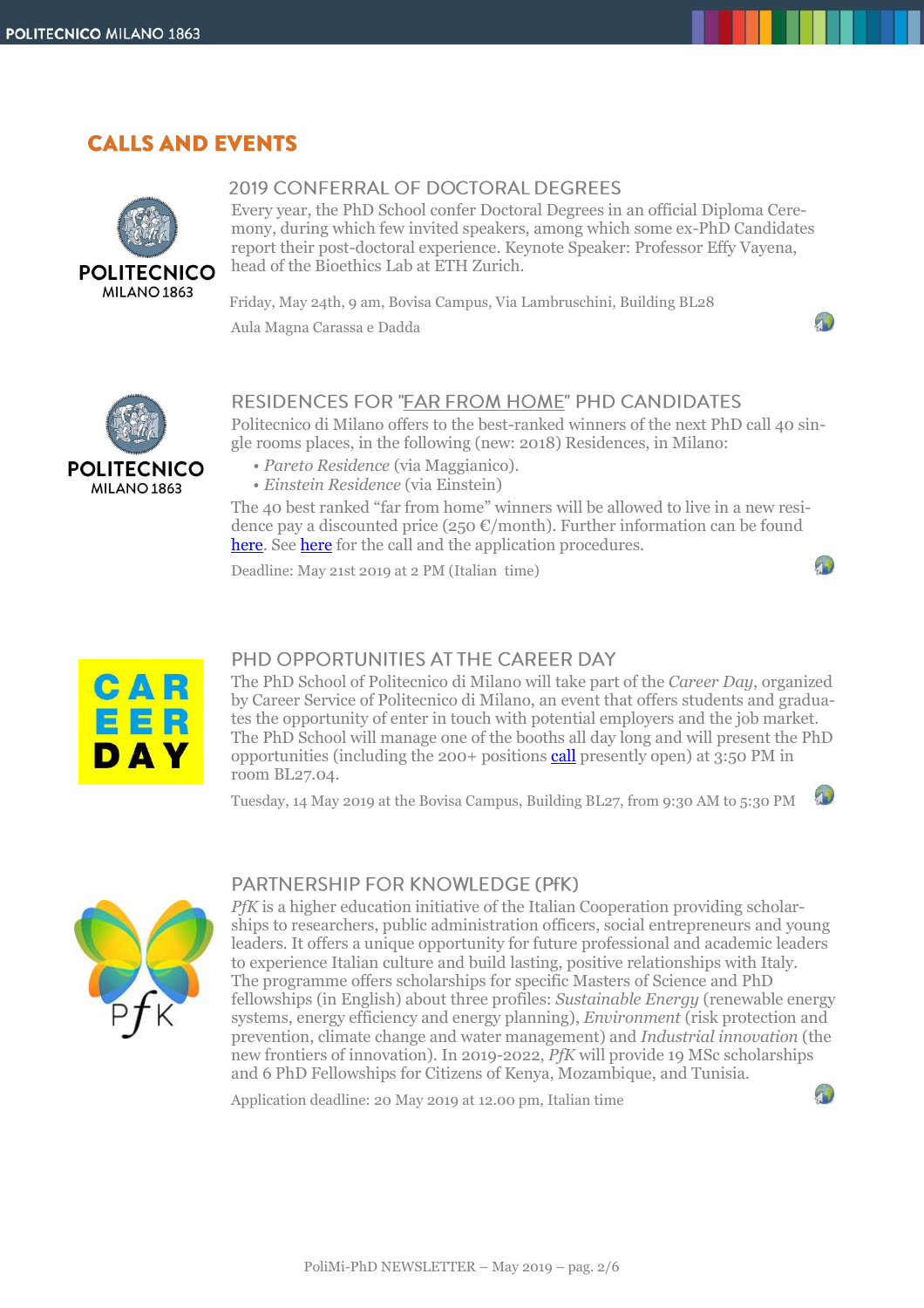## **IDEA / ASPIRE LEAGUE SUMMER SCHOOLS**

This year, the IDEA League and the ASPIRE league offer you the wonderful opportunity to participate in six high-level **summer schools**:

- *Better Living* (*ASPIRE League Summer School, Tokyo Tech) 8 - 12 July 2019*
- *Infrastructures* of Science (ETH Zürich/RWTH Aachen Summer School) 15 19 July 2019
- *First WACQT on Quantum Technology* (Chalmers University Summer School) 21 - 26 August 2019
- *Ethics in Research* (Politecnico di Milano Summer School) 2 6 Sept. 2019
- *Mobility Concepts* 2030 (RWTH Aachen Summer School) 16 20 Sept. 2019
- Ethics of New Biotechnologies (TU Delft Summer School) 19 25 October 2019

*Doctoral Candidates* and *Masters Students* from *Chalmers University*, *ETH Zürich*, *TU Delft* and *RWTH Aachen*, together with *Politecnico di Milano* are eligible to apply.

The call for application is available [here.](https://www.polimi.it/en/services-and-opportunities/experience-abroad/study-mobility/idea-league/summer-schools/) Its deadline is May  $15<sup>th</sup>$  2019 except for is the ASPIRE League's summer school whose deadline is May 10th 2019. No registration or accommodation fees. Students from IDEA League member universities selected to participate in a summer school only have to pay for their own travel costs.

Deadline: 10 May 2019 / 15 May 2019

## ERASMUS+ FOR TRAINEESHIP 2019/2020 CALL

The Erasmus+ for Traineeship call for the academic year 2019/2020 will be issued by mid-May with a deadline by the end of May (approximately). You will receive an email about it, as soon as it is issued.

PhD Candidates may ask grants for internship and research visit period (compatible with the scholar-ship increase for periods abroad) at an European company or Institution (including Universities).

# NII INTERNATIONAL INTERNSHIP PROGRAM

The NII - National Institute of Informatics of Japan is pleased to announce the launch of the 2019 NII International Internship Program.

For developing better research contacts with partner institutions whom NII has signed MOU agreements with, it has been decided to promote the possibility of receiving Master's and/or Ph. D. degree students from these institutions as interns.

Application deadline: May 31st, 2019 (at 5.00 pm Japan time)



# 7th INTERNATIONAL SUMMER SCHOOL **TECHNOLOGY TRANSFER IN LIFE SCIENCES**

Would you like to check the commercial potential of your research? Do you think you already have the Next Generation Technology or Service in Life Sciences? Then get the expertise how to commercialize it!

Apply for the International Summer School on Technology Transfer in Life Sciences, taking place 16th September to 20th September 2019 in Dresden/Germany! During this one-week training programme, you will learn how to get your research ideas from the lab to the market. You will get introduced to the basics of technology transfer, enabling you to identify the commercial potential within your research, how to patent and license it, how to develop a spin-off, and how to fund all these activities. You will learn about important pitfalls when approaching industry and get expert coaching on pitching in front of potential investors, including a mock-pitch in front of a real expert investor panel!

Participation is free of charge and accommodation costs for all selected candidates will be covered! Interested? Then apply by 23rd June, 2019 latest using the online application form on our [website](http://www.summerschool-dresden.de/)

Deadline for applications: 23 June 2019



 $\sqrt{2}$ 







PoliMi-PhD NEWSLETTER – May 2019 – pag. 3/6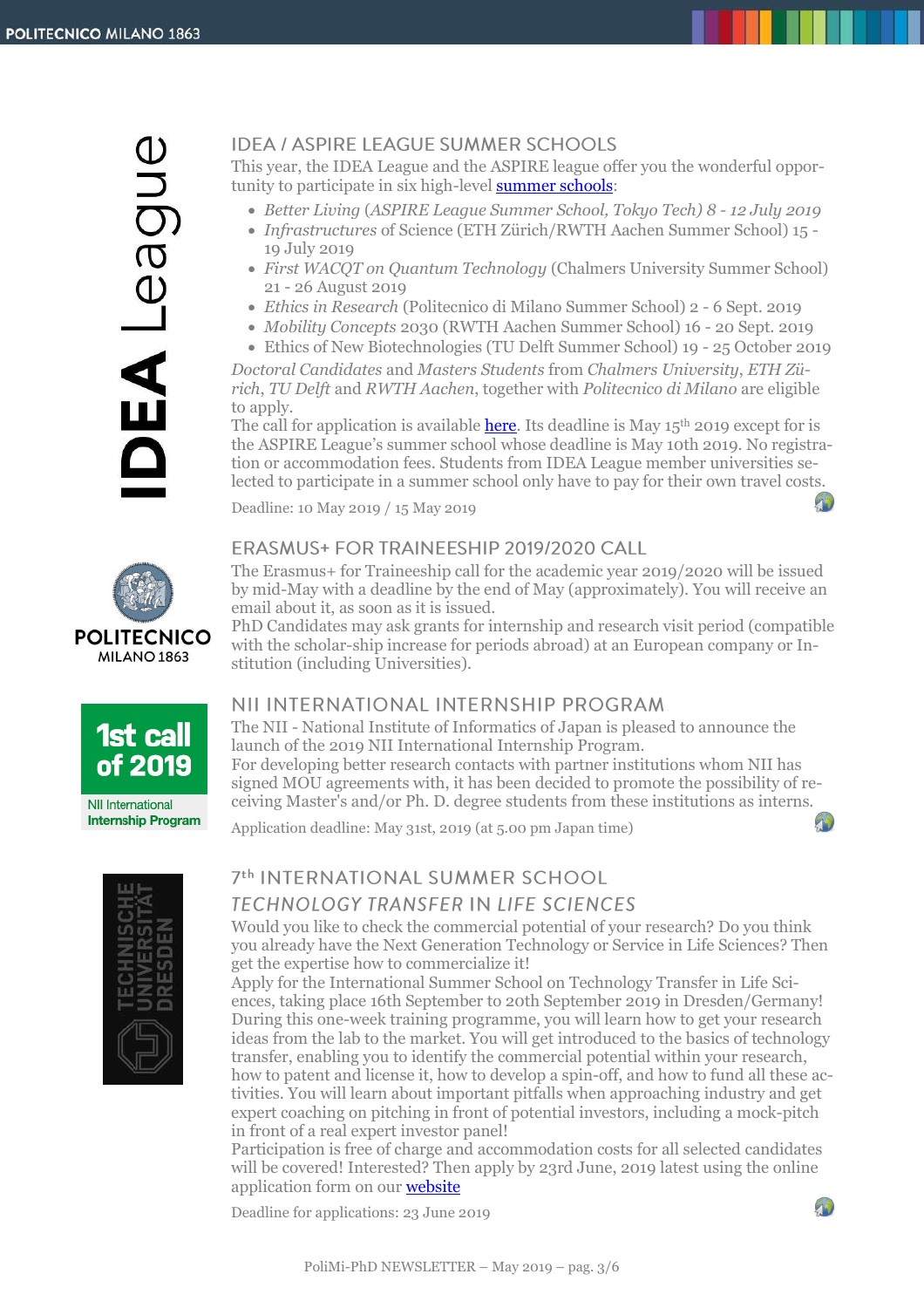# **SEMINARS AND WORKSHOPS**



**POLITECNICO** MILANO<sub>1863</sub>

## WE-NEED FINAL CONFERENCE AND INTERNATIONAL WORK-**SHOP**

The Final workshop organized within the WaterJPI project "WE-NEED - WatEr NEEDs, Availability, Quality and Sustainability". The goal of WE-NEED is to develop new management strategies to assist in the sustainable use of two key components of the groundwater resource: pumping wells, used to obtain water for drinking purposes, and natural springs, typically employed for crop irrigation as well as for recreational use.

PhDs working in the area of "Flow and Transport Processes in Porous/Fractured Media" are encouraged to submit a poster and to present and discuss their current research.

12 June 2019, Auditorium of Politecnico Milano



## **HOW TO IMPROVE YOUR PRESENTATION**

**Dr Peter and Lori Miraldi, The Pennsylvania State University**

Series of workshops to help you improve your scientific presentations.

- -Improving PowerPoint Presentations
- -Alternative Slide Design
- -Effective Delivery

[Flyer](http://www.dottorato.polimi.it/fileadmin/files/dottorato/newsletter/allegati/2019-05/Workshop_Flyer_for_Milan_Politecnico-2.pdf) + Information and registration [here](https://www.polimi.it/en/programmes/innovative-teaching/course-detail/?corso=1248359)

From 10<sup>th</sup> to 20<sup>th</sup> May 2019

# **STARTING COURSES - PHD SCHOOL**

### **DESIGN THINKING**

#### **Prof. Alessandro Deserti, Cabirio Cautela, Francesca Rizzo**

The core objectives of the course are: ‐ to introduce a theoretical framework of the Design Thinking (DT) principles showing the main references; ‐ to show diverse perspectives and fields of application of DT; - to position DT in the broader context of innovation and design management, showing the connections with other innovation‐related literature streams (e.g.: six‐sigma, lean management and engineering‐oriented methodologies, blue ocean strategy; NPD school; creativity management; etc.); ‐ to distinguish the different scopes of DT and the different strands to which it is related (e.g.: "Sprint Execution"; "Creative Confidence"; "Innovation of meaning"; "Exploration vs. Exploitation"; etc.) ‐ to illustrate how DT relates with organizational and societal transformation; - to illustrate how DT can support the development of entrepreneurial opportunities; ‐ to illustrate how DT can support academic and non‐academic research.

From May 6th to June 19th 2019

## **INDUSTRIAL SKILLS**

### **Prof. Paolo Biscari**

Develop and exploit in the young PhD students a system of skills development and innovation management in industrial and service companies

From  $13<sup>th</sup>$  to  $31<sup>st</sup>$  May 2019

# **INNOVATIVE TEACHING SKILLS**

#### **Prof. Giulio Magli**

The course objective is to stimulate the participants' awareness of the complexity of the learning/teaching processes, while providing hints and tools for an innovative design and management of the learning experiences.



O

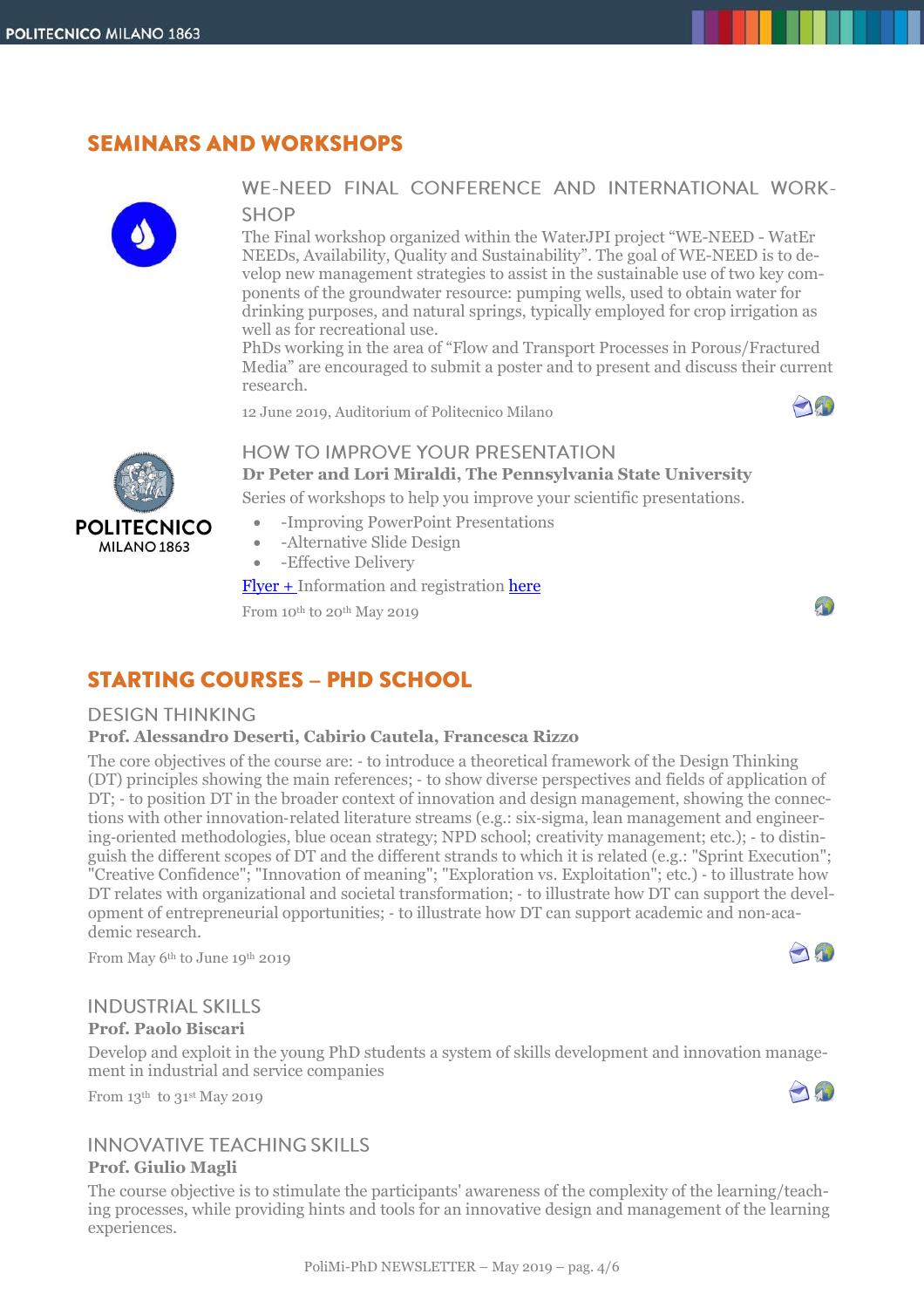From May 2<sup>nd</sup> to June 10<sup>h</sup> 2019

# SCIENTIFIC COMMUNICATION IN ENGLISH

#### **Prof. Paolo Biscari**

The aim of the course is to develop and improve the candidates' scientific writing, as well as increase their ability to deliver scientific and technical presentations in English.

From 3rd to 17th May 2019

# **STRATEGIC DECISION MAKING**

#### **Prof. Valentina Ferretti**

This highly interactive course has two main goals: (i) make you discover what are the behavioural traps in strategic decision-making processes (i.e. those systematic cognitive and motivational mistakes we all make when confronted with complex decisions) and (ii) provide you with the analytical solutions to improve the process

From 6<sup>th</sup> to 17<sup>th</sup> May 2019

# **TECHNOLOGY & SOCIETY**

#### **Prof. Stefano Crabu**

The mission of this course is to offer to Ph.D. students awareness of the societal and political impact of new emerging technologies. By adopting a "critical thinking" sensitivity, the course will develop practical skills able to face the challenges of everyday technological innovation activities. Moreover, the course will present actionable tools for the responsible management of the societal impact of technological research projects.

From 7<sup>th</sup> to 28<sup>th</sup> May 2019

# **STARTING COURSES - DOCTORAL PROGRAMMES**

# **PHD IN INFORMATION TECHNOLOGY**

#### DATA AND INFORMATION QUALITY

#### **Prof. Cinzia Cappiello**

The course introduces the basic concepts, models and techniques of the data quality. It aims to provide the tools to assess and improve the quality of data used in different applications and contexts in order to avoid errors and inefficiencies.

From 9 May 2019

#### **VIRTUAL AND MIXED REALITY Prof. Pier Luca Lanzi**

Virtual reality (VR) and augmented (or mixed) reality (AR) technologies are effective tools to build immersive user experiences and have been applied to learning, training, simulation, etc. This course provides an introduction to the design of virtual and mixed reality experiences.

From 14 May 2019

# $\bigcap_{i=1}^n$

# **PHD IN MECHANICAL ENGINEERING**

### **INTERFACE FRACTURE MECHANICS**

## **Prof. Ruzica Nikolic (University of Zilina, Slovakia)**

Aim of the course is to introduce the students the theoretical fundamentals of interface fracture mechanics and to provide the methds and the tools the solve interface crack practical problems.